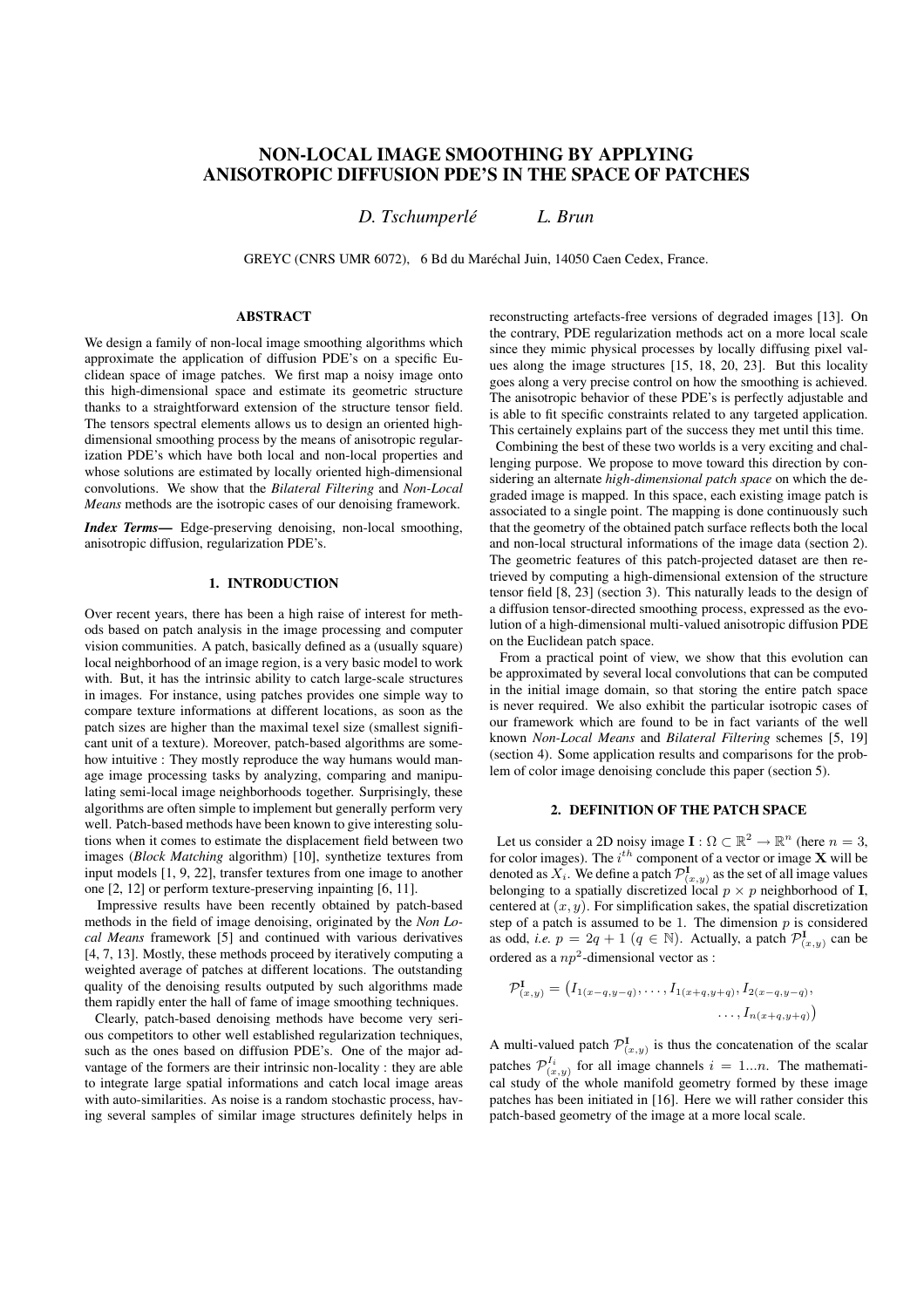**Mapping in the patch space :** We define the  $(np^2 + 2)$ dimensional patch space  $\Gamma = \Omega \times \mathbb{R}^{np^2}$ . Each point p of  $\Gamma$  is a high-dimensional vector which contains both informations of any  $(x, y)$  coordinates in  $\Omega$  and of all values of any  $p \times p$  patch  $\mathcal P$  in  $\mathbb{R}^{np^2}$ . Obviously, we want to highlight the points  $\mathbf{p} = (x, y, \mathcal{P}^I_{(x,y)})$ in Γ, *i.e.* the locations which precisely correspond to existing patches in I (*a.k.a.* the *located patches* of I). We define the function  $\tilde{I}$ in  $\Gamma$  such that  $\tilde{I}_{(p)}$  is non zero only for these located patches :  $\tilde{\mathbf{I}}: \Gamma \to \mathbb{R}^{np^2+1}, \text{ s.a. } \forall \mathbf{p} \in \Gamma,$ 

$$
\tilde{\mathbf{I}}_{(\mathbf{p})} = \begin{cases}\n(\mathbf{I}_{(x,y)}, 1) & \text{if } \mathbf{p} = (x, y, \mathcal{P}^{\mathbf{I}}_{(x,y)}) \\
\vec{0} & \text{elsewhere}\n\end{cases}
$$
\n(1)

The application F such that  $\tilde{\mathbf{I}} = \mathcal{F}(\mathbf{I})$  computes a patch-based representation of I. Note that the value space of  $\tilde{I}$  has an extra component set to 1 at the located patches of I. This is comparable to what is usually done when dealing with projective spaces : This value plays a role of weighting action when inverting  $F$ , *i.e.* retrieving back I from  $\tilde{I}$ . Intuitively, it defines how much a patch in  $\Gamma$  is *meaningful*, and by default all located patches of the initial image have the same importance. Note that  $\tilde{I}$  is a discontinuous multi-valued function. To avoid further derivation problems, we will in fact consider  $\tilde{\mathbf{I}}_{\epsilon} = \mathbf{I} * G_{\epsilon}$ , a continuous version of  $\tilde{\mathbf{I}}$ , where each patch  $\mathcal{P}^{\mathbf{I}}_{(x,y)}$  of I is mapped as a normalized Gaussian function  $G_{\epsilon}$  with a variance  $\epsilon$ close to 0, instead of a single Dirac point in  $\Gamma$ .

**Back-projection on the image domain :** Due to the high dimensionality of  $\Gamma$ , there are of course no unique ways to invert the patch transform  $\tilde{\mathbf{I}} = \mathcal{F}(\mathbf{I})$ . We define a back-projection method based on two steps : First, we retrieve the most significant patch  $\mathcal{P}^{\tilde{\mathbf{I}}}_{sig(x,y)}$  in Γ for every location  $(x, y)$  in  $Ω$ .

This is the one with the maximum projective weight, *i.e.*

$$
\mathcal{P}_{sig(x,y)}^{\tilde{\mathbf{I}}} = \operatorname{argmax}_{\mathbf{q} \in \mathbb{R}^{np^2}} \tilde{I}_{np^2+1}(x, y, \mathbf{q}) \tag{2}
$$

Note that if one perturbs only slightly the patch representation  $\tilde{I}$  of **I**, one will likely find that the significant patches  $\mathcal{P}_{sig(x,y)}^{\tilde{\mathbf{I}}}$  stays at the same locations  $\mathcal{P}^{\mathbf{I}}_{(x,y)}$  as the original ones, even though the pixel values of these most significant patches may have been modified.

In a second step, the back-projected image  $\hat{I}$  is reconstructed by combining the most significant patches together. Here, we use the simplest possible strategy, *i.e.* copy the normalized center pixel of each  $\mathcal{P}_{sig(x,y)}^{\tilde{\mathbf{I}}}$  at its corresponding location  $(x, y)$  :

$$
\forall (x,y) \in \Omega, \ \hat{I}_{i(x,y)} = \frac{\tilde{I}_{ip^2 + \frac{p^2 + 1}{2}}(x, y, P_{sig(x,y)}^{\bar{\mathbf{I}}})}{\tilde{I}_{np^2 + 1}(x, y, P_{sig(x,y)}^{\bar{\mathbf{I}}})}
$$
(3)

We could also have copied an entire sub-patch of  $\mathcal{P}_{sig(x,y)}^{\tilde{\mathbf{I}}}$ while overlapping neighborhood patches according to their relative weights. These patch copying/averaging considerations frequently appear in the patch-based algorithm literature. The best pick probably depends on the targeted application.

This simple patch transform allows to project at the same time the local and non-local structural informations of an image I onto an Euclidean space Γ where nearby and non-zero points correspond to patches that are similar in values (with respect to the  $L_2$  norm) or are spatially grouped. Therefore, applying a local process (by nature) on Γ followed by a back-projection procedure is a quite elegant way of embedding it with non-local properties. This is what we aim to do in the followings, with the proposal of an edge-preserving filtering based on the evolution of diffusion PDE's on Γ.

#### **3. PATCH-BASED GEOMETRY IN** Γ

Smoothing  $\overline{I}$  anisotropically requires a preliminary analysis of its local geometry in Γ, by finding the directions and the contrast of the discontinuities in  $\overline{I}$ . For classical multi-valued images, this step is usually done by retrieving the spectral elements of the (possibly smoothed) structure tensor field  $J_{\sigma}$ , as suggested in [8, 23]. But, as the expression of  $J_{\sigma}$  is dimension-independent, we can easily consider its high-dimensional extension  $\tilde{\mathbf{J}}_{\sigma} = \sum_{i=1}^{n} \nabla \tilde{I}_{i\sigma} \nabla \tilde{I}_{i\sigma}^{T}$  for our patch transform dataset  $\tilde{\mathbf{I}}$ , where  $\tilde{I}_{i\sigma} = \tilde{I}_i * G_{\sigma}$  is a filtered version of  $I_i$  by a normalized  $(np^2 + 2)$ -dimensional Gaussian kernel  $G_{\sigma}$ .

**Estimation of**  $\nabla \tilde{\mathbf{I}}_{\sigma}$ **: Practically, the high dimensionality**  $(np^2 + 2)$ of  $\Gamma$  is a major obstacle for the estimation of  $J_{\sigma}$  since it is not possible to store all values of  $\tilde{I}$  in computer memory. Fortunately, these gradients can be estimated directly on the original image domain  $\Omega$  thanks to the derivation property of the convolution  $\partial(\mathbf{\tilde{I}}*\mathcal{K}) =$  $\tilde{\mathbf{I}} * \partial \mathcal{K}$ , and to the fact that  $\tilde{\mathbf{I}}$  vanishes almost everywhere except at  $(x, y, \mathcal{P}_{(x,y)}^{\mathbf{I}})$ . So, we get :

$$
\forall \mathbf{p} \in \Gamma, \ \nabla \tilde{I}_{i\sigma(\mathbf{p})} = \int_{(k,l) \in \Omega} I_{i(k,l)} \ \nabla G_{\sigma(\mathbf{p} - \mathbf{q}_{(k,l)})} \ d_k d_l
$$

where  $\mathbf{q}_{(k,l)} = (k, l, \mathcal{P}_{(k,l)}^{\mathbf{I}})$ . Once the smoothed gradient  $\nabla \tilde{I}_{i\sigma}$  is estimated, the computation of the symmetric  $(np^2 + 2) \times (np^2 + 2)$ structure tensor  $\tilde{\mathbf{J}}_{\sigma}$  becomes a straightforward operation.

**Geometry analysis :** As demonstrated in [8], the spectral elements of the structure tensor  $\tilde{\mathbf{J}}_{\sigma}$  are closely related to the local variations of the studied multi-valued function. In our case,  $\mathcal{N}_{(p)} =$  $\sqrt{\text{trace}(\tilde{\mathbf{J}}_{(\mathbf{p})})}$  gives precious informations about the local variation amplitudes considering at the same time both the spatial and patchvalued distributions of the neighboring points (*i.e.* the patch discontinuities). A high value for  $\mathcal{N}_{(p)}$  means that the pixel is located on an edge of I, but also that the patch to which it belongs is probably dissimilar to the other patches within its neighborhood.

The principal eigenvector  $\tilde{u}$  of  $\tilde{J}_{\sigma}$  is another valuable feature : it gives the orientation normal to the isophotes of  $\tilde{I}$ , and here, is closely related to the normal vector to the manifold formed by the located patches of **I** in Γ. Clearly, smoothing  $\tilde{\mathbf{I}}$  along  $\tilde{\mathbf{u}}$  should be avoided as much as possible in order to preserve the significant discontinuities and patch structures of I. This is the usual edge-preserving heuristic which consists in favoring smoothing along the edge directions instead of across them. Here, the "edges" are simply considered as patch-based features. The variance  $\sigma$  used for the gaussian smoothing of  $J_{\sigma}$  tells about the regularity of the estimated spatial-patch geometry of  $\tilde{I}$ . It ideally depends on the level of noise in  $I$ . Note that the importance of the patch component versus the spatial part is directly proportional to the value range of the image values : In this setting, multiplying the values of **I** with a factor  $\lambda > 0$  allows to give more importance to the spatial part ( $\lambda \rightarrow 0$ ) or to the patch-based part  $(\lambda \gg 0)$  of the analyzed image geometry.

#### **4. PATCH-BASED DIFFUSION PDE'S**

Now, we have a continuous patch-based representation  $\overline{I}$  of  $I$  as well as local geometric indicators  $\mathcal{N}_{(\mathbf{p})}$  and  $\tilde{\mathbf{u}}_{(\mathbf{p})}$ . We propose then to apply the following generic diffusion PDE on Γ :

$$
\forall \mathbf{p} \in \Gamma, \qquad \frac{\partial \tilde{\mathbf{I}}_{(\mathbf{p})}}{\partial t} = \text{trace}\left(\tilde{\mathbf{D}}_{(\mathbf{p})} \tilde{\mathbf{H}}_{i(\mathbf{p})}\right) \tag{4}
$$

This is a high-dimensional version of the equation proposed in [20] in the context of classical 2D image regularization.  $\tilde{\mathbf{H}}_{i(\mathbf{p})}$  is the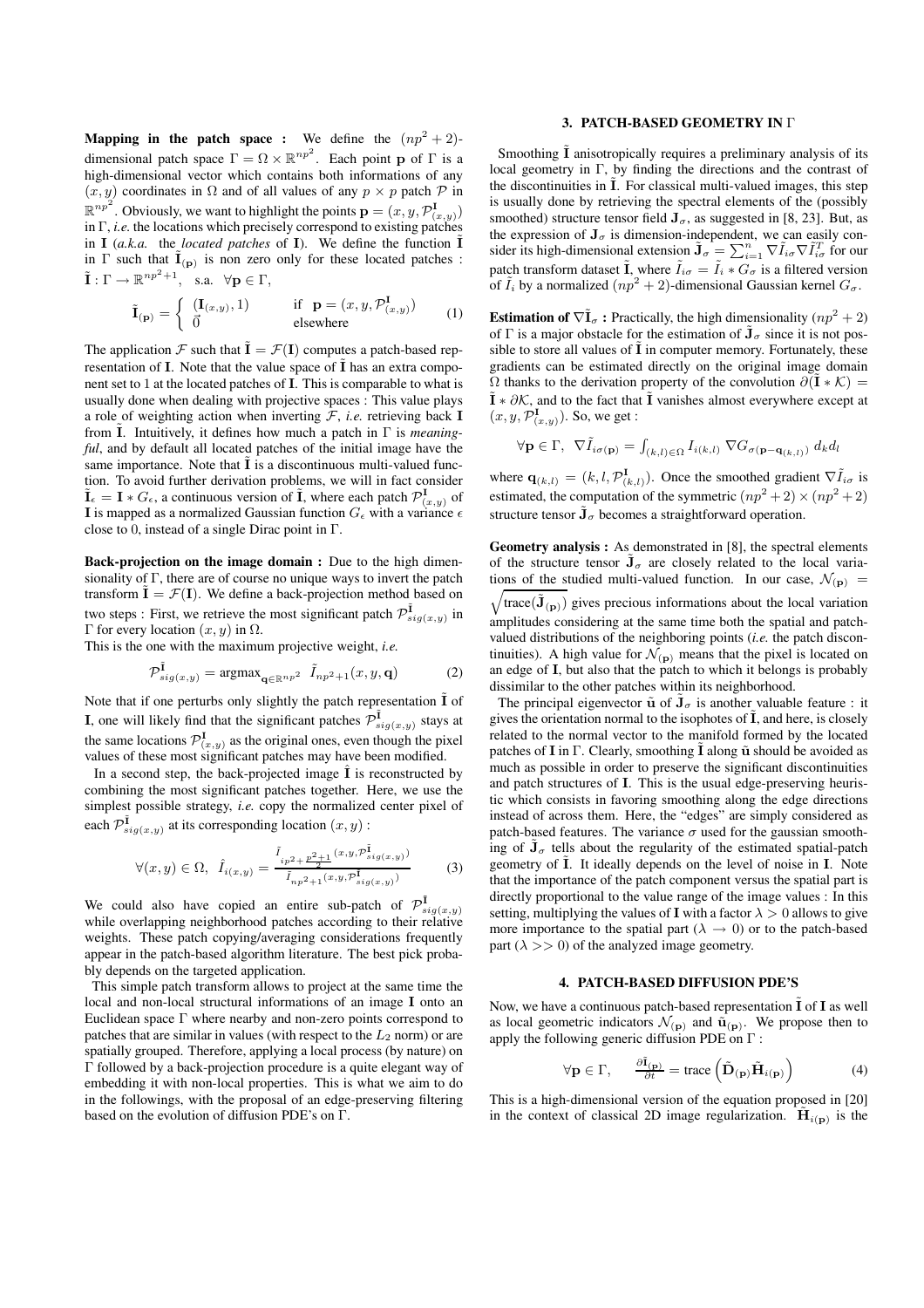Hessian matrix of  $\tilde{I}_i$  at  $\mathbf{p}$ .  $\tilde{\mathbf{D}}$  :  $\Gamma \rightarrow P_{(np^2+2)}$  is a field of diffusion tensors which direct the regularization process by defining the orientations (tensors eigenvectors) and amplitudes (tensors eigenvalues) of the pixel diffusion at each point p in Γ. The way  $\tilde{D}$  is chosen is discussed later, but it must obviously depend on  $\mathcal{N}_{(\mathbf{p})}$  and  $\tilde{\mathbf{u}}_{(\mathbf{p})}$ .

**Approximation by local convolutions :** [20] shows that for a constant tensor field, the PDE (4) is a tensor-deformed heat flow whose solution  $\tilde{\mathbf{I}}^{[t]}$  at time t is found to be the convolution of the initial data by a tensor-oriented Gaussian kernel. This result also holds in our patch space :  $\tilde{\mathbf{I}}^{[t]} = \tilde{\mathbf{I}}^{[t=0]} * G_t^{\tilde{\mathbf{D}}}$ where  $\forall \mathbf{p} \in \Gamma$ ,  $G_{t(\mathbf{p})}^{\tilde{\mathbf{D}}} = \frac{1}{n}$  $\frac{1}{(4\pi t)^{\frac{np^2+2}{2}}} e^{-\frac{\mathbf{p}^T \tilde{\mathbf{D}}^{-1} \mathbf{p}}{4t}}.$ 

When **D** is *not* constant (usual case), (4) becomes *nonlinear* and getting one explicit solution is no longer possible. To avoid the traditional resolution of (4) using a finite difference scheme, [20] proposed an alternative iterative approximation based on local convolutions by differently oriented Gaussian kernels. In our case, this approximation scheme can be transposed in  $\Gamma$  as :

$$
\forall \mathbf{p} \in \Gamma, \qquad \tilde{\mathbf{I}}_{(\mathbf{p})}^{[dt]} \approx \int_{\mathbf{q} \in \Gamma} \tilde{\mathbf{I}}_{(\mathbf{q})}^{[t=0]} G_{dt(\mathbf{p}-\mathbf{q})}^{\tilde{\mathbf{D}}_{(\mathbf{p})}} d_{\mathbf{q}} \tag{5}
$$

where  $dt$  is the discretized time step of the PDE evolution. Note that as (5) is a local averaging process, the approximation remains stable even for large dt. The approximation is also better when  $\tilde{D}$ does not depend on the time  $\hat{t}$  (*i.e.* is estimated from  $\tilde{\mathbf{I}}^{[t=0]}$ ) and is not locally varying too much (it has smoothness properties). It is finally worth noting that (5) will not modify the locations of the most significant patches in  $\tilde{I}$ . As a consequence, the back-projection procedure (3) is simplified since  $\mathcal{P}_{sig(x,y)}^{\tilde{\mathbf{I}}}$  and  $\mathcal{P}_{(x,y)}^{\mathbf{I}}$  stay in place. All this means that the solution of  $\ddot{A}$  can be actually estimated using a single (large) iteration, only at the original patches locations  $(x, y, \mathcal{P}_{(x,y)}^{\mathbf{I}})$ , and as  $\tilde{\mathbf{I}}^{[t=0]}$  is sparse, this can be directly expressed in the original image domain  $\Omega$  :  $\forall (x, y) \in \Omega$ ,

$$
\tilde{\mathbf{I}}_{(\mathbf{p}_{(x,y)})}^{[t]} \approx \int_{(k,l)\in\Omega} \mathbf{I}_{(k,l)}^{[t=0]} G_{dt(\mathbf{p}_{(x,y)})}^{\tilde{\mathbf{D}}_{(\mathbf{p}_{(x,y)})}} \mathbf{q}_{k} d_{l} \tag{6}
$$

where  ${\bf p}_{(x,y)} = (x, y, {\cal P}^{\bf I}_{(x,y)})$  and  ${\bf q}_{(k,l)} = (k, l, {\cal P}^{\bf I}_{(k,l)}).$ 

**The isotropic case :** The isotropic case of (4) corresponds to the  $(np^2 + 2)$ -dimensional heat-flow, *i.e.* when the diffusion tensor field is chosen to be everywhere  $\tilde{\mathbf{D}}_{(\mathbf{p})} = \mathbf{I}_d$  (identity matrix). In this setting,  $G_{dt}^{\tilde{\mathbf{D}}}$  is an isotropic Gaussian kernel. Estimating the heat flow solution in  $\Gamma$  with (6) and back-projecting it on the original image domain  $\Omega$  with (3) gives then :

$$
\forall (x, y) \in \Omega, \qquad \hat{\mathbf{I}}_{(\mathbf{p})}^{[t]} = \frac{\int_{(k,l) \in \Omega} \mathbf{I}_{(k,l)}^{[t=0]} w(x, y, k, l)}{\int_{(k,l) \in \Omega} w(x, y, k, l)} d_k d_l} \tag{7}
$$

$$
0 = e^{-\frac{(x-k)^2 + (y-l)^2}{4t}} e^{-\frac{\|\mathcal{P}^{\mathbf{I}}(x,y) - \mathcal{P}^{\mathbf{I}}(k,l)\|^2}{4t}}.
$$

where  $w_{(x,y,k,l)}$ Here, we find the same expression as the *Non-Local Means* algorithm [5] except that our averaging weights  $w_{(x,y,k,l)}$  also take care of the spatial distance between all compared pixels. In addition, if we set  $q = 0$  (*i.e.* considering that patches have a size of  $1 \times 1$ ), then the weights simply reduces to  $w_{(x,y,k,l)}$  =  $e^{-\frac{(x-k)^2+(y-l)^2}{4t}}e^{-\frac{\|I(x,y)-I(x,l)\|^2}{4t}}$ . This defines the natural multivalued extension (*e.g.* for color images) of the well known *Bilateral Filtering* technique, initially proposed in [19] for the smoothing of gray-valued images.

**The anisotropic case :** Actually, isotropic diffusion tensors do not take care of the local geometry of the patch-projected dataset  $\tilde{I}$ . The diffusion is done in all patch-space orientations, including  $\tilde{\mathbf{u}}_{(\mathbf{p})}$ , the principal eigenvector of  $\tilde{\mathbf{J}}_{\sigma(\mathbf{p})}$ . In order to smooth the image while preserving the local spatial and patch structures of  $\tilde{I}$ , we rather propose to consider the following field of anisotropic diffusion tensors :

$$
\forall \mathbf{p} \in \Gamma, \quad \tilde{\mathbf{D}}_{(\mathbf{p})} = \frac{1}{\mathcal{N}_{(\mathbf{p})}} \left( \mathbf{I}_d - \tilde{\mathbf{u}}_{(\mathbf{p})} \tilde{\mathbf{u}}_{(\mathbf{p})}^T \right) \tag{8}
$$

Our choice is inspired by the classical *Total Variation* framework for scalar images [17], corresponding to the anisotropic diffusion  $\frac{\partial I}{\partial t} = \text{div} (\nabla I / ||\nabla I||)$  which can be also expressed as  $\frac{\partial I}{\partial t}$  = trace (DH) with  $\mathbf{D} = \frac{1}{\|\nabla I\|} (\mathbf{I}_d - \eta \eta^T)$  and  $\eta = \nabla I / ||\nabla I||$ . Intuitively, this choice of diffusion tensors (8) reduce the amplitude of the patch-based diffusion process on locations having high patch-gradients and smoothes the patch structures always along the hyperplane locally tangent to the discontinuities in  $I$ . Consequently, the anisotropic diffusion  $(4)$  is a *non-local patch-preserving smoothing procedure*. Note that for  $1 \times 1$  patches  $(q = 0)$ , our method also defines an anisotropic variant of the *Bilateral Filtering* method. Note that actually, any kind of anisotropic diffusion tensor field  $D$  can be considered in our patch-based smoothing framework (4). The best choice is ideally application-dependent and D may be designed from any other image features or external datasets if necessary.

## **5. RESULTS AND CONCLUSIONS**

We applied our non-local anisotropic diffusion PDE (4) with the tensor field (8), to the problem of color image denoising. The usual  $(R, G, B)$  color basis has been considered here. Fig.1 and 2 show how taking care of the image geometry on the patch space  $\Gamma$  allows in turn to better preserve the structures in the original image domain Ω, compared to the corresponding isotropic version of the patch-based filtering process (*i.e.* the *Non-local means* variant and the color *Bilateral Filtering*). More generally, the framework we proposed is potentially able to add non-locality to many image processing techniques, applying them on a patch representation  $\tilde{\mathbf{I}}$  of an image I before doing a back-projection step. It is worth noting that introducing this non-locality does not explicitely require semi-local spatial integrations (as needed in [14]). Of course, this idea is *not limited* to image smoothing or diffusion PDE's, and therefore opens an interesting and original way to unify local and non-local (patchbased) processing into a common formalism.

#### **6. REFERENCES**

- [1] Ashikhmin, M.: Synthesizing Natural Textures. Symposium on Interactive 3D Graphics. p.217–226, 2001.
- [2] Ashikhmin, M.: Fast Texture Transfer. IEEE Computer Graphics and Applications, Vol.23 (4), p.38–43, 2003.
- [3] Barash, D.: A fundamental relationship between bilateral filtering, adaptive smoothing, and the nonlinear diffusion equation. IEEE PAMI, Vol.24 (6), p.844–847, 2002.
- [4] Brox, T., Cremers, D.: Iterated Non-local Means for Texture Restoration. SSVM. Vol.4485 of LNCS, Springer, 2007.
- [5] Buades, A., Coll, B., Morel, J.M.: A Non-Local Algorithm for Image Denoising. IEEE CVPR, p.60–65, 2005.
- [6] Criminisi, A., Pérez, P., Toyama, K.: Region Filling and Object Removal by Exemplar-based Image Inpainting. IEEE Trans. on Image Proc., Vol.13 (9).